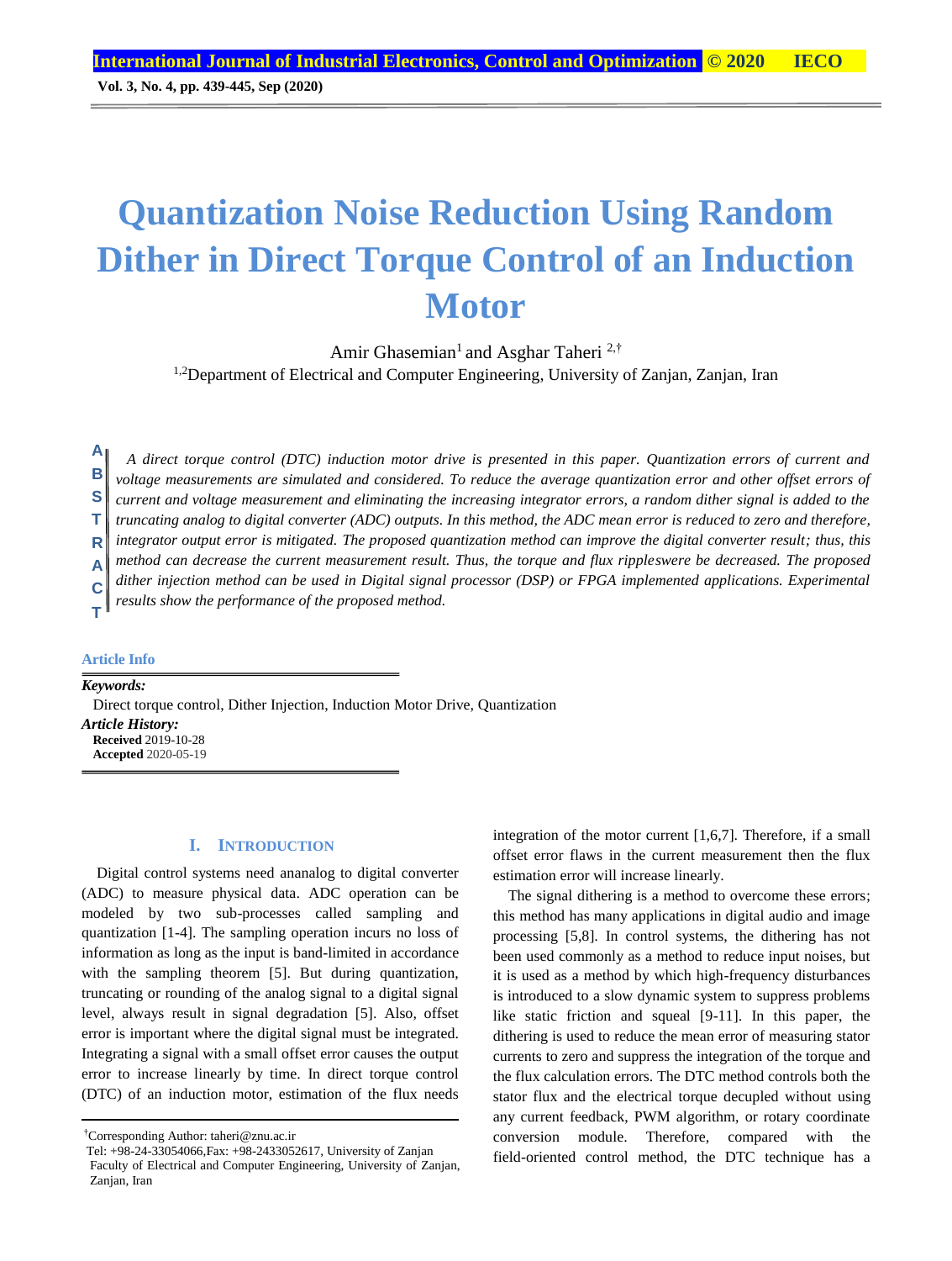## **International Journal of Industrial Electronics, Control and Optimization © 2020 IECO** 440

simpler structure, faster torque response, and better robustness against parameters changes [12]. However, the basic switching-table-based DTC method has some outstanding drawbacks such as variable switching frequency due to the presence of the hysteresis controllers. Also, this method has high torque and flux ripples due to the low number of inverter switching states, and high sampling requirement [13-15].

A suitable look-up table for DTC of three-level dual voltage source inverter fed open-ended winding IM drive is proposed [15], where the VVs selection for lower hysteresis boundary conditions of torque and flux are restructured with null voltage states.

Two simple control methods with a fixed frequency are proposed for improving DTC of induction machines, which is named as CFTC-DTC in [16]. The CFTC-DTC was initially introduced to reduce torque ripple and achieve constant switching frequency in inverters. However, when compared to the original DTC, the CFTC-DTC algorithm suffers from slow torque dynamic response owing to the selection of zero-voltage vectors during torque transient [16].

A suitable duty cycle control technique to reduce torque,flux ripples, and harmonic loss in DTC of six-phase induction machine is proposed in [4]. Three different methods are proposed to improve the performance of DTC Switching Table of machine. The quantization noise cancellation method is used in other applications [17 and 18]. Using of the dither injection method can be used any application with ADC to decrease the error of digital converter. According to these technical points, the quantization noise reduction of the DTC of an induction motor is very important.

## **II. DIRECT TORQUE CONTROL**

In a two-level inverter, a DC voltage is inverted to a three-phase output, by means of two switches for each output phase. These six switches can be commanded in six different ways. For each value of the motor torque and the vector form of the stator flux, a suitable switching state can be selected to excite the motor to simultaneously control the flux and torque. This is the basic principle of the DTC scheme.

Figure (1) shows theDTC diagram. The torque and flux vectors must be estimated or calculated from measurable motor parameters. Estimated torque and flux are compared with their desired values and the error signals go to hysteresis blocks to determine the desired changes of the flux and torque. For torque error signal, the hysteresis block is a tree-level hysteresis block. But for flux error, it is a two-level block. Then the suitable switching states are determined by a switching table. Also, the appropriate switching states depend on the angle of the stator flux in the vector space.



**Fig. 1**. Used DTC method diagram

If the vector space is divided into six different sectors, as shown in figure (2), each sector has its own suitable switching states depending on the hysteresis block outputs.



**Fig. 2**. Two-level inverter switching vectors and stator flux sector

Table (1) shows a switching table for a two-level inverter DTC system. In this way, the torque and flux of the induction motor can remain with a suitable hysteresis band around their desired values, and therefore can be controlled directly by changing the switches.

**TABLE I**

| DTC SWITCHING TABLE |           |                |                |                |                |                |                |
|---------------------|-----------|----------------|----------------|----------------|----------------|----------------|----------------|
|                     |           | Sector         |                |                |                |                |                |
| Flux                | Torque    |                |                | 3              |                |                | 6              |
| Increase            | Increase  | V <sub>2</sub> | V3             | V <sub>4</sub> | V5             | V6             | V <sub>1</sub> |
|                     | No Change | V <sub>0</sub> | V <sub>7</sub> | V <sub>0</sub> | V <sub>7</sub> | V <sub>0</sub> | V <sub>7</sub> |
|                     | Decrease  | V <sub>6</sub> | V <sub>1</sub> | V <sub>2</sub> | V3             | V4             | V <sub>5</sub> |
| Decrease            | Increase  | V3             | V <sub>4</sub> | V <sub>5</sub> | V <sub>6</sub> | V <sub>1</sub> | V <sub>2</sub> |
|                     | No Change | V <sub>7</sub> | V <sub>0</sub> | V <sub>7</sub> | V <sub>0</sub> | V <sub>7</sub> | V <sub>0</sub> |
|                     | Decrease  | V <sub>5</sub> | V6             | V <sub>1</sub> | V <sub>2</sub> | V3             | V <sub>4</sub> |

#### **III. QUANTIZATION AND OFFSET ERRORS**

The process of converting an analog signal to a digital value in ADCs consists of two stages; one is the sampling, and the other is the quantization (figure 3). During the sampling stage, the input analog signal periodically is held to give enough time to the next stage to measure and convert the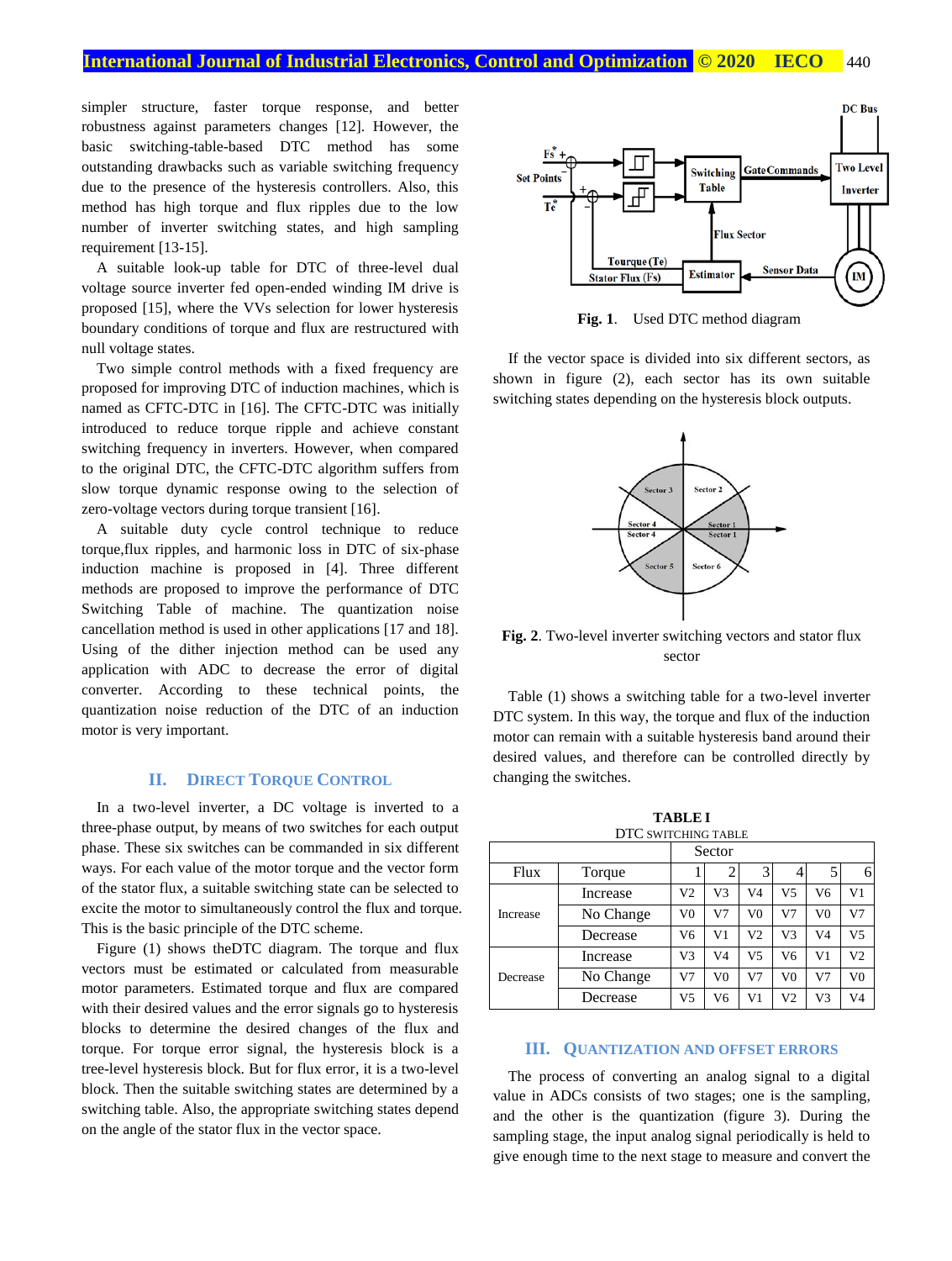analog signal. During the quantization stage, the held analog signal is truncated or rounded to a digital neighbor level and then converted to a binary digital number.



**Fig. 3**. The quantization model

An ideal ADC uses arounding method; therefore, the mean output error will be zero. If the ADC uses thetruncation method, a mean offset error of value 1/2LSB, will be added to the actual mean value of the original signal. Today many ADCs use therounding method to eliminate this offset error because if this digitized signal needs to be integrated, this small offset error will produce serious problems.

Earlier airplanes with mechanical computers were working more accurately, during fly, because of high-frequency vibrations. This high-frequency vibration was called dither [12]. After that, dither as a technique found many applications in mechanical and electromechanical systems and digital signal processing [5]. In the mechanical and the electromechanical systems, dither means superposition of high-frequency vibration to stabilize a low-frequency vibration [10]. Suppressing squeal in car wiper system [10] or brake system, [11], are two examples of these applications. However, in digital signal processing, it has a little different meaning. In this area, dithering is an intentionally applied form of noise to reduce quantization errors [5].

#### **IV. DTC SIMULATION**

The DTC of an induction motor is simulated in MATLAB Simulink. In this simulation, the induction motor is modeled in d-q coordinate system. A simple PID controller measures the motor speed and determines a suitable torque set point for the DTC measures the motor currents and voltages and estimates its torque and flux vectors. Then, the appropriate switching state is calculated to keep the motor torque and flux in their determined boundaries. Figure (4) shows the Simulink block diagram of this simulation. The motor fluxes magnitude is shown in figure 5(a). As we see, the flux is controlled around its desired value. As mentioned in previous sections, the DTC will control the stator flux vector to rotate around a circle in d-q coordinate system. This circular stator flux graph is shown in figure 5(b). The motor torque is controlled around the load torque to overcome the load torque. The motor Torque is shown in figure 6(a). The desired

suitable PID controller controls the speed of the motor shaft by determining suitable torque setpoints. The motor speed is shown in figure 6(b). Compared with the motor frequency response, the DTC outputs are high-frequency switching signals applied to power electronics switches. Therefore, the voltages applied to three-phase motor inputs have high-frequency pulsating voltages. Because of the low-frequency response of the motor, the average power of these pulsating voltages determines the motor response.



**Fig. 4**. DTC system simulation in MATLAB Simulink



**Fig. 5**. (a) Stator flux magnitude, (b) Stator flux vector in d-q coordinate

In figure 7(a), averaged voltages are shown. This figure shows that the averaged voltages which are applied to the motor are three phase sinusoidal voltages. The motor current in phase (a) is shown in figure 7 (b). In the experimental setup, two phases of these currents are measured with ADCs and the third phase current is calculated.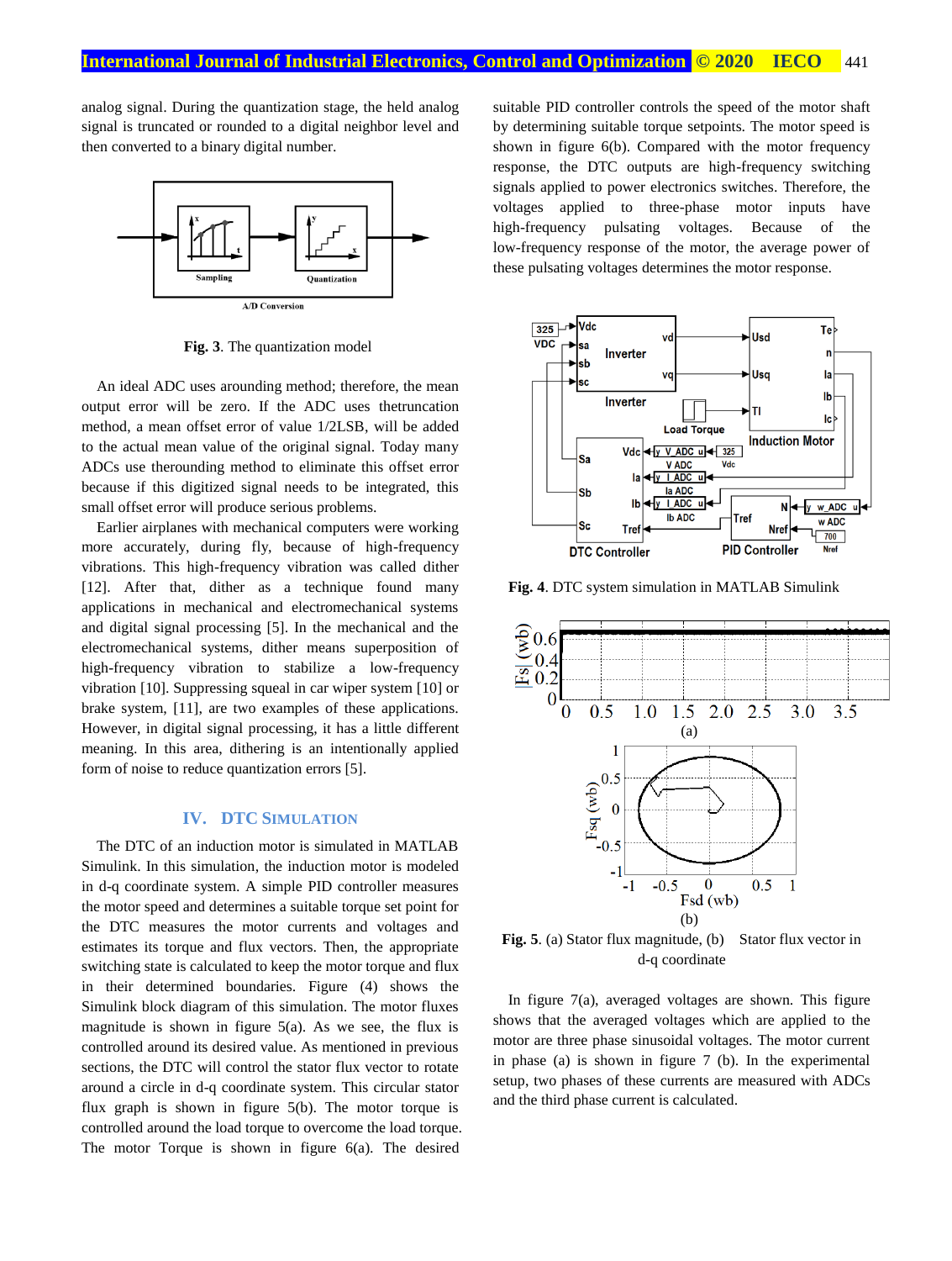

**Fig. 6**. (a) Electromagnetic torque, (b) Motor speed



Fig. 7. (a) Averaged motor voltage, (b) current phase.

## **V. SIMULATION OF THE QUANTIZATION ERROR**

To consider ADC error, small ADC blocks designed in the model. To model ADC, firstly, the transfer function of an ideal ADC [5] is used. In theused DTC system, the controller measures the currents of two phases of the motor using hall effect sensors, and then the third phase current is calculated using these two measurements.

Therefore two current sensors are sufficient for this controller. Figure 8(a) shows the current measurement of phase a, using this ideal ADC that uses arounding method for the quantization. Since three-phase currents are dependent on each other, Ia and Ib are measured by two ADCs and Ic is calculated. The quantization error of measurement Ia is shown in figure 8(b). As it is shown in this figures, the average quantization error of ideal ADCs over a sufficient period of time will be zero.

Zero average ADC errors help the integration carried out properly. Also, integrator blocks do not increase errors. The resulting motor direct component (d-axis) of flux estimation error, and the total flux magnitude error, using ideal ADC models are shown in figures 9 (a) and (b), respectively.





**Fig. 9.** (a) Fsd estimation error, (b) |Fs| estimation error, (Ideal ADC)

These flux errors are small enough and do not increase with time. Therefore, the motor flux is estimated in a suitable range around its actual value.

## **VI. SIMULATING WITH OFFSET ERRORS**

Although manyof today's ADCs removed truncation offset errors, they still have other sources of offset errors. These offset errors are calculated during thefabrication process, and they are mentioned in the ADC datasheets. Therefore compensating these offset errors is a problem when long interval integrations are carried out. To model ADCs with thetruncation method, a constant offset is added to the ideal ADC model prepared in the previous section. This way the truncating ADC offset error is simulated by setting the offset equal to 0.5 LSB. Also, other offset errors can be simulated by changing this value. Measured phase a current is shown in figure10 (a). As mentioned above,the mean quantization error is not zero in this case. The average quantization error for this ADC has a negative value as shown in figure 10 (b).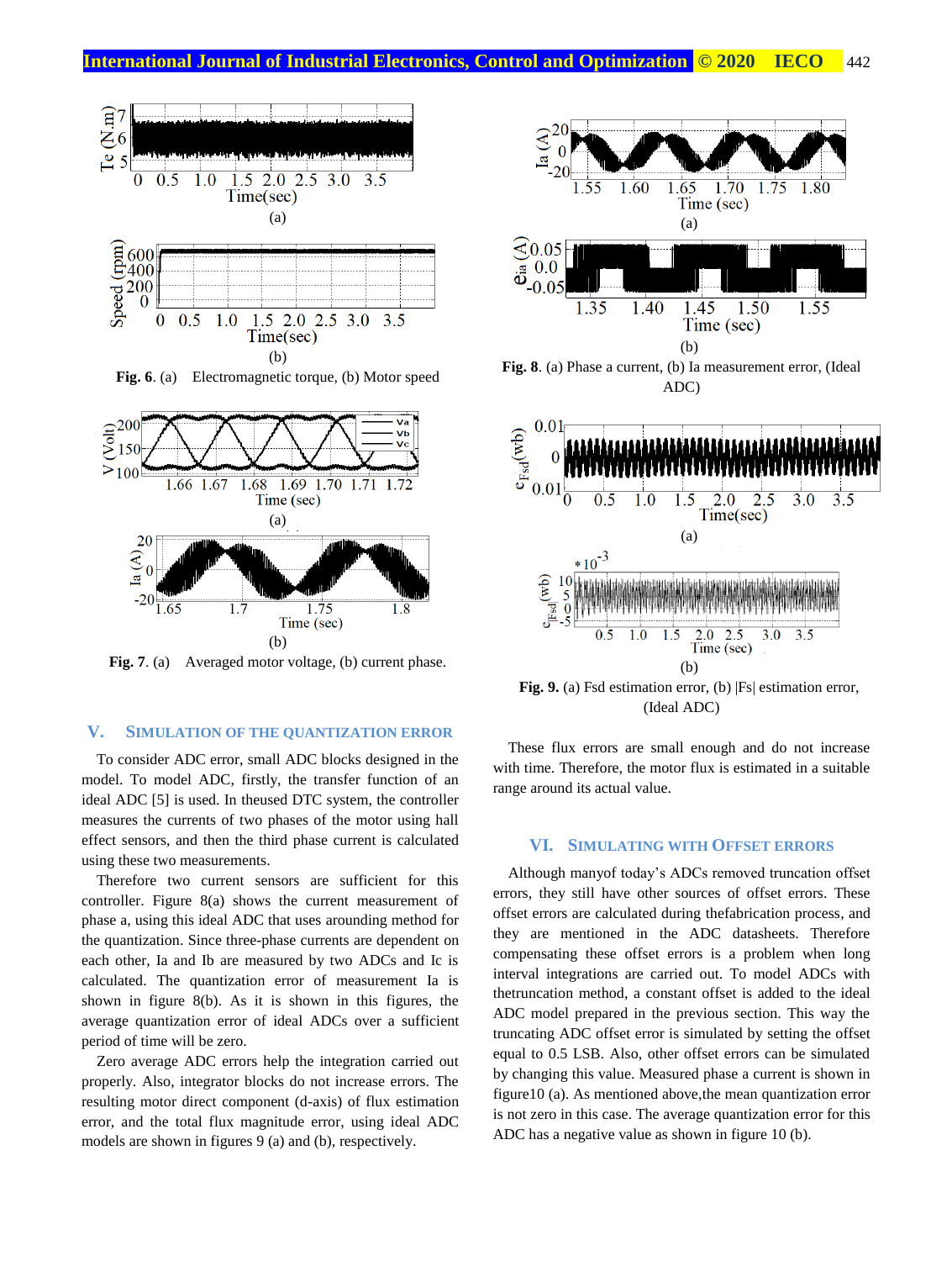

According to figure 11 (a), the current measurement errors resulted inincreasing errors in the direct flux component. Figure 11(b) shows theincreasing fluctuation in the flux magnitude. As it is shown in figure 12 (a), the actual flux magnitude has gone away from its estimated value; and it is not close to the estimated flux magnitude. The circular graph of the actual stator flux vector is shown in figure 12 (b). According to that, the controller controls its estimated flux around its desired values, but the actual flux goes away from its desired value, as the error increases.



**Fig. 11**. (a) Fsd estimation error, (b) |Fs| estimation error, (non-ideal ADC)

In d-q coordinate system, the increasing error appears as a shift of circular flux graph with respect to the estimated circular flux graph. In figure 12 (b), the actual and estimated fluxes are shown. The estimated flux vector (red) rotates properly around a circle, but the actual flux shifts in a direction which is shown by the black arrow.

## **VII. DITTER INJECTION**

To eliminate the current measurement offset error, we cannot add a constant to the ADC output. Because the ADC offset error is 0.5 LSB and this error will be vital if it is integrated.



**Fig. 12**. Non-ideal ADC, (a) Actual stator flux magnitude, (b) Flux vectors in d-q axis

To resolve this problem, a random one-bit signal is added to the ADC output.

The mean value of this random signal eliminates the mean offset error of the ADC. The resulting measured phase a current is shown in figure 13 (a). Quantization errors, in this case, are similar to the previous section. Figures 13 (b) shows the phase a current quantization error.

A random dither signal is added to the ADC output to zero the mean ADC error, which was smaller than one bit in our digital control system. The current measurement error after dither injection is shown in figure 13 (c).



**Fig. 13**. Ditter injection results, (a) Phase A current, (b) Ia measurement error, (c) Ia measurement error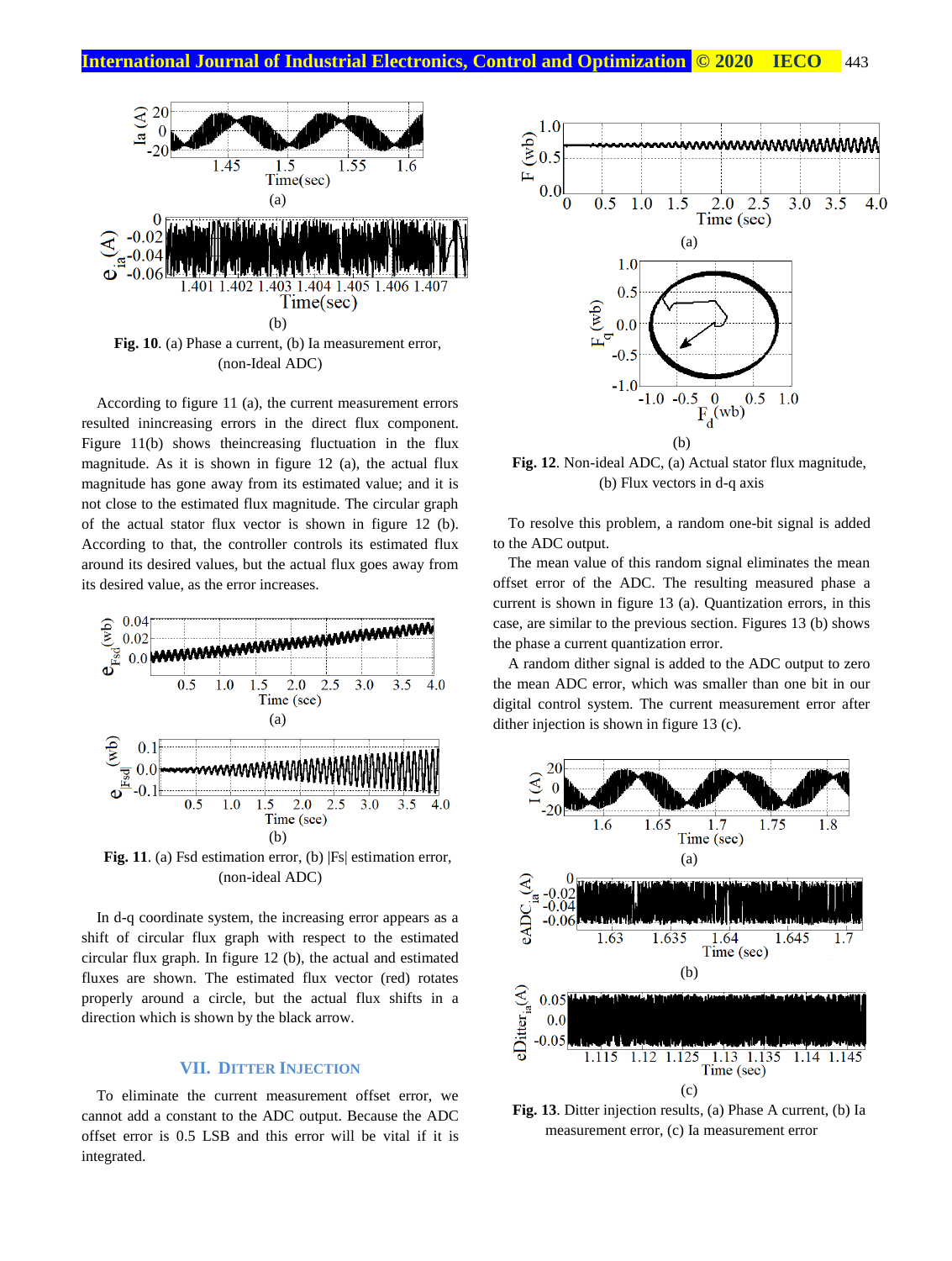

**Fig. 14.** Ditter injection results in flux estimation, (a) Fsd estimation error, (b) |Fs| estimation error

As it is shown, adding dither changed the mean error back to zero. Again, by decreasing the mean errors to zero, the increasing flux estimation errors are disappeared. The resulting motor direct component of flux estimation error, and the total flux magnitude error, using dither injection are shown in figures 14 (a) and (b), respectively.

Experimental results were added to the manuscript. The experimental results are shown below. The proposed methods is developed and tested in the experimentalsetup. The proposed techniques in DTC of IM are implemented on a Tms320f28337 board. Experimental results of the proposed techniques in DTC IM are shown in Figure.15. Figure 15 shows experimental results of load torque, motor speed, stator flux of d axis according to q axis, phase current, and flux amplitude.



**Figure 15** . Experimental results of DTC method, a) motor load torque and speed, b) stator flux of d axis according to q axis, c) phase current, and d) flux amplitude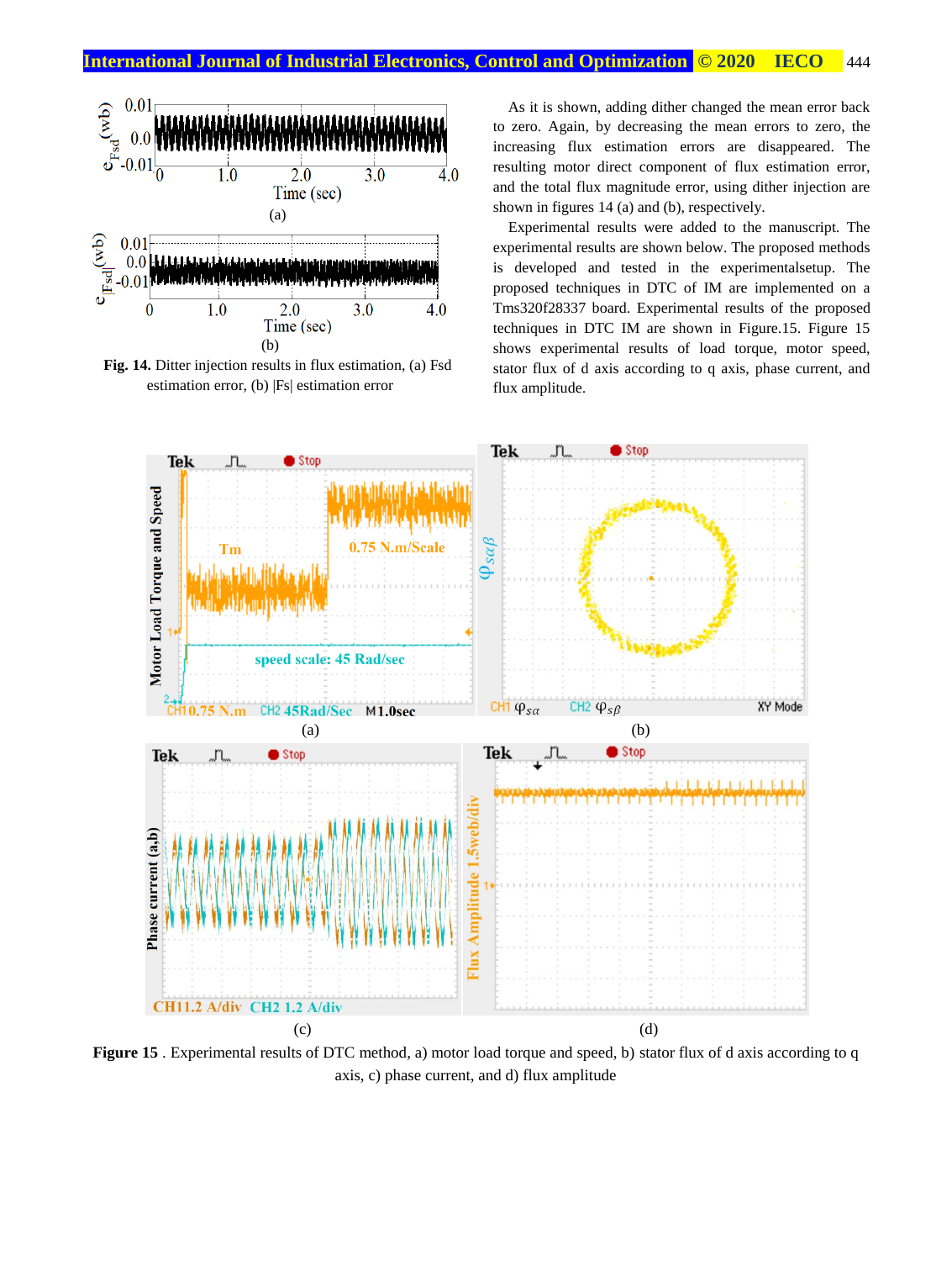### **VIII.CONCLUSION**

A random digital dither signal is used to reduce the mean offset error of the motor current measurement to zero. Simulation results show that the increasing integration errors eliminated, and the motor torque and flux controlled properly as the case where an ideal ADC without offset errors is used. According to results, theproposed method decreases the ADC error in DTC of induction motor and improve motor performance.

## REFERENCES

- [1] Toh Ch. Ling, Implementation of Direct Torque Control of Induction Machines using Digital Signal Processor (DSP) and Field Programmable Gate Arrays (FPGA), Ph.D. dissertation, Faculty of Elect. Eng., UniversitiTeknologi Malaysia, Skudai, 81300, Malaysia, 2005.
- [2] T. Sutikno, N. R. N. Idris, A. Jidin and M. N. Cirstea, "An Improved FPGA Implementation of Direct Torque Control for Induction Machines," in IEEE Transactions on Industrial Informatics, vol. 9, no. 3, pp. 1280-1290, Aug. 2013.
- [3] A. Taheri, Abdolrezarahmati, and ShahriyarKaboli, Energy Optimization of Field Oriented Six-Phase Induction Motor Drive, Advanced in Electrical and Computer Engineering, May 2011.
- [4] H. Masoumkhani and A. Taheri, "PI regulator-Based Duty Cycle Control to Reduce Torque and Flux Ripples in DTC of Six-phase Induction Motor," in IEEE Journal of Emerging and Selected Topics in Power Electronics 2020.
- [5] Henrik F. Lundin, Characterization and Correction of Analog-to-Digital Converters , Ph.D. dissertation, KTH School of Electrical Engineering, Stockholm, Sweden 2005.
- [6] A. Taheri, Abdolrezarahmati, and ShahriyarKaboli, Efficiency Improvement in DTC of Six-Phase Induction Machine by Adaptive Gradient Descent of Flux, IEEE Transaction on power electronics, 2012.
- [7] A. Taheri, Abdolrezarahmati, and ShahriyarKaboli, Compression of Efficiency in Different Switching Tables in Six-Phase Induction Motor DTC Drive, Journal of Power Electronic , 2012.
- [8] R.A. Wannamaker , The Theory of Dithered Quantization , Ph.D. dissertation, University of Waterloo, Waterloo, Ontario, Canada, 2003.
- [9] R. K. Behera and S. P. DAS, Improved direct torque control of induction motor with dither injection, S¯adhan¯a Vol. 33, Part 5, October 2008.
- [10] B. Stallaert, F. Doucet, J. Rys, A. Diallo, S. Chaigne, J. Swevers, P. Sas, Application of dither control for automotive wiper squeal, ISMA, 2006.
- [11] M. Dzirasa, K. Cunefare, M. Montbrun, and V. Rastelli, Burst Mode Dither Control of Automotive Brake Squel,, INCE Conference, Vol. 111, 2002.
- [12] Ken C. Pohlmann, [Principles of Digital Audio,](http://books.google.com/?id=VZw6z9a03ikC&pg=PA49&dq=didderen+dither+intitle:Principles+intitle:of+intitle:Digital+intitle:Audio) (McGraw-Hill Professional, 2005).
- [13] M. H. Holakooie, M. Ojaghi and A. Taheri, "Direct Torque Control of Six-Phase Induction Motor With a Novel MRAS-Based Stator Resistance Estimator," in IEEE Transactions on Industrial Electronics, vol. 65, no. 10, pp. 7685-7696, Oct. 2018.
- [14] R. H. Kumar, A. Iqbal and N. C. Lenin, "Review of recent advancements of direct torque control in induction motor drives – a decade of progress," in IET Power Electronics, vol. 11, no. 1, pp. 1-15, 1 12 2018.
- [15] R. E. KodumurMeesala and V. K. Thippiripati, "An Improved Direct Torque Control of Three-Level Dual Inverter Fed Open-Ended Winding Induction Motor Drive Based on Modified Look-Up Table," in IEEE Transactions on Power Electronics, vol. 35, no. 4, pp. 3906-3917, April 2020.
- [16] I. M. Alsofyani, Y. Bak and K. Lee, "Fast Torque Control and Minimized Sector-Flux Droop for Constant Frequency Torque Controller Based DTC of Induction Machines," in IEEE Transactions on Power Electronics, vol. 34, no. 12, pp. 12141-12153, Dec. 2019.
- [17] [Alireza shamsi,](http://ieco.usb.ac.ir/?_action=article&au=67273&_au=alireza++shamsi) "A new Mismatch cancelation for Quadrature Delta Sigma Modulator," International Journal of Industrial Electronics, Control and Optimization, early Access, [10.22111/ieco.2019.29632.1167.](https://dx.doi.org/10.22111/ieco.2019.29632.1167)
- [18] A. Taheri and N. asgari, "Sliding Mode Control of LLC Resonant DC-DC Converter for Wide output voltage Range in Battery Charging Applications," International Journal of Industrial Electronics, Control and Optimization, Vol. 2, No. 2, pp. 127-136, 2019.



**Amir Ghasemian** was born in Mazandaran, Iran, in 1984. He received the B.Sc. degree from Iran University of Science and Technology,Tehran, Iran, in 2007 and the M.Sc. degree in 2010, and Ph.D. degree with theFaculty of Electrical and Computer Engineering, University of Zanjan,

Zanjan, Iran all in electrical engineering. His current research interests include modeling,analysis, and control of power converters,digital control of dc–dc converters, switched and hybrid dynamicalsystems, and power electronic systems for renewable energy sources.



**Asghar Taheri** was born in Zanjan, Iran, in 1977.He received the B.S., M.S., and Ph.D. degrees in electrical and electronics engineering from Amirkabir University of Technology, Tehran, Iran, and Iran University of Science and Technology, Tehran, in 1999, 2001, and 2011,

respectively. Since 2010, he has been a Faculty Member with the University of Zanjan, where he was an Assistant Professor from 2011 to 2016 and has been an Associate Professor since 2016. His current research interests include modeling, analysis, and control of power converters, motor drives and control, and multiphase machine drives, multilevel inverter, Z-source inverter, power electronic systems for renewable energy sources, process control, DSP and FPGA based system designs, hardware in the loop, and computer aided control.